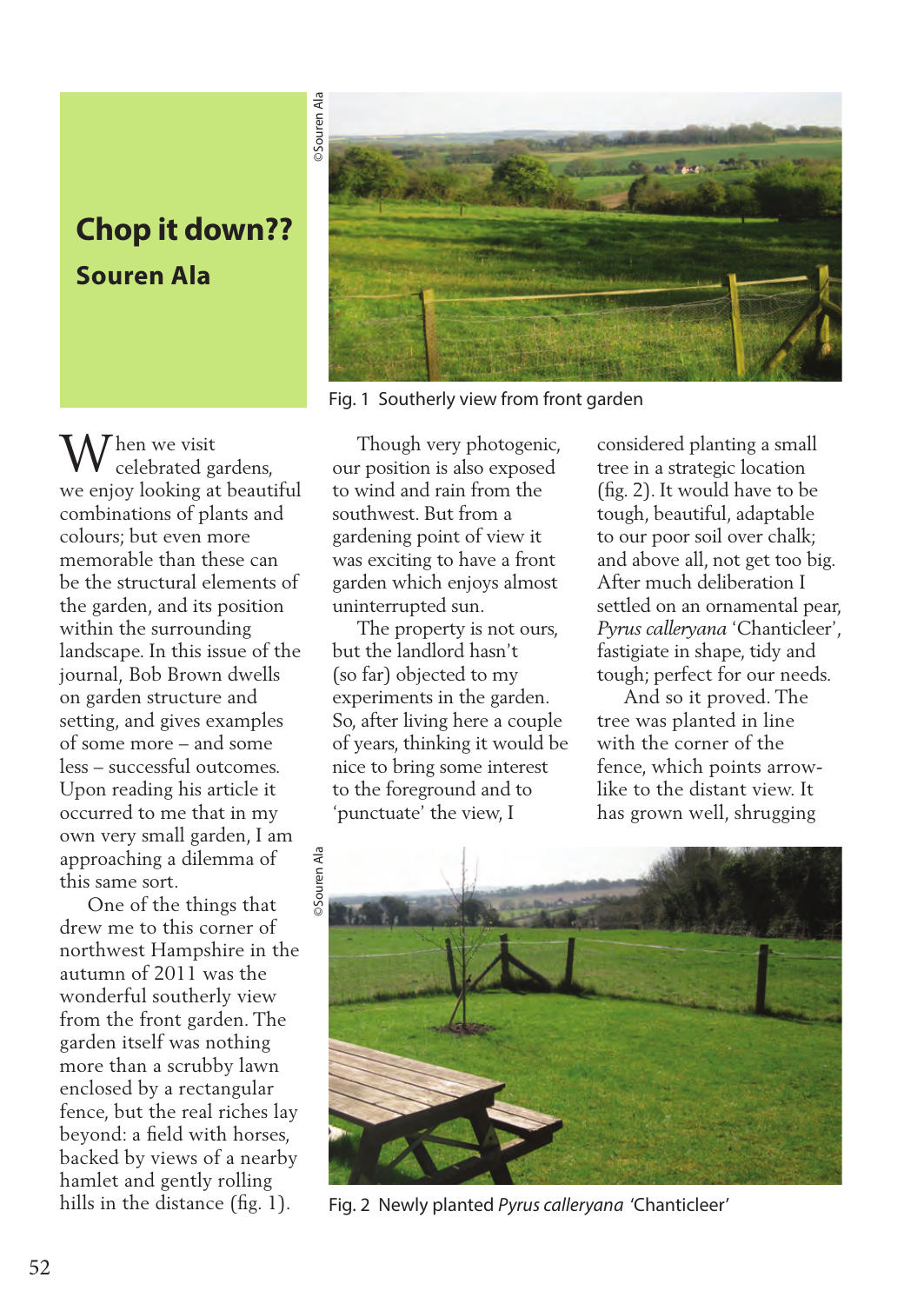©Souren Ala

**Souren Ala** 

off the worst winds and rainstorms, summer drought and winter cold, and we have grown very fond of it (figs 3-5). Beneath it are a mat of *Sisyrinchium idahoense* var. *bellum*, and seedlings of *Dianthus carthusianorum* and *Oenothera* 'Apricot Delight' (fig. 6) grown from HPS seed.

 Soon though, I found it necessary to increase my planted space to house the plants which inevitably find their way into a gardener's possession, and I dug out an L-shaped strip of ground (fig. 4). Though ridiculously narrow, I felt it nicely reflected the shape of the boundary. Plus, I had no wish to create more garden maintenance than I already had on my hands.

 A number of plants were introduced into this very small space, notably *Stipa gigantea* and *Eremurus robustus* (fig. 7) – sadly only one eremurus remains, but I will try again. I have enjoyed *Digitalis ferruginea* year after year: they are reasonably perennial, very droughttolerant and set seed. *Gaura lindheimeri* has also done well: cast-offs from a friend who grew them from seed as summer bedding, but found them to be much too tall and wobbly. They have survived three winters here. They do wobble, so this year I gave the more vigorous ones a 'Chelsea chop'; but by August it has hardly made a difference to their size  $(fig. 8)$ .



Fig. 3





Fig. 4 Fig. 5 With Tulip 'Ballerina'



Fig. 6 Seedling of *Oenothera* 'Apricot Delight'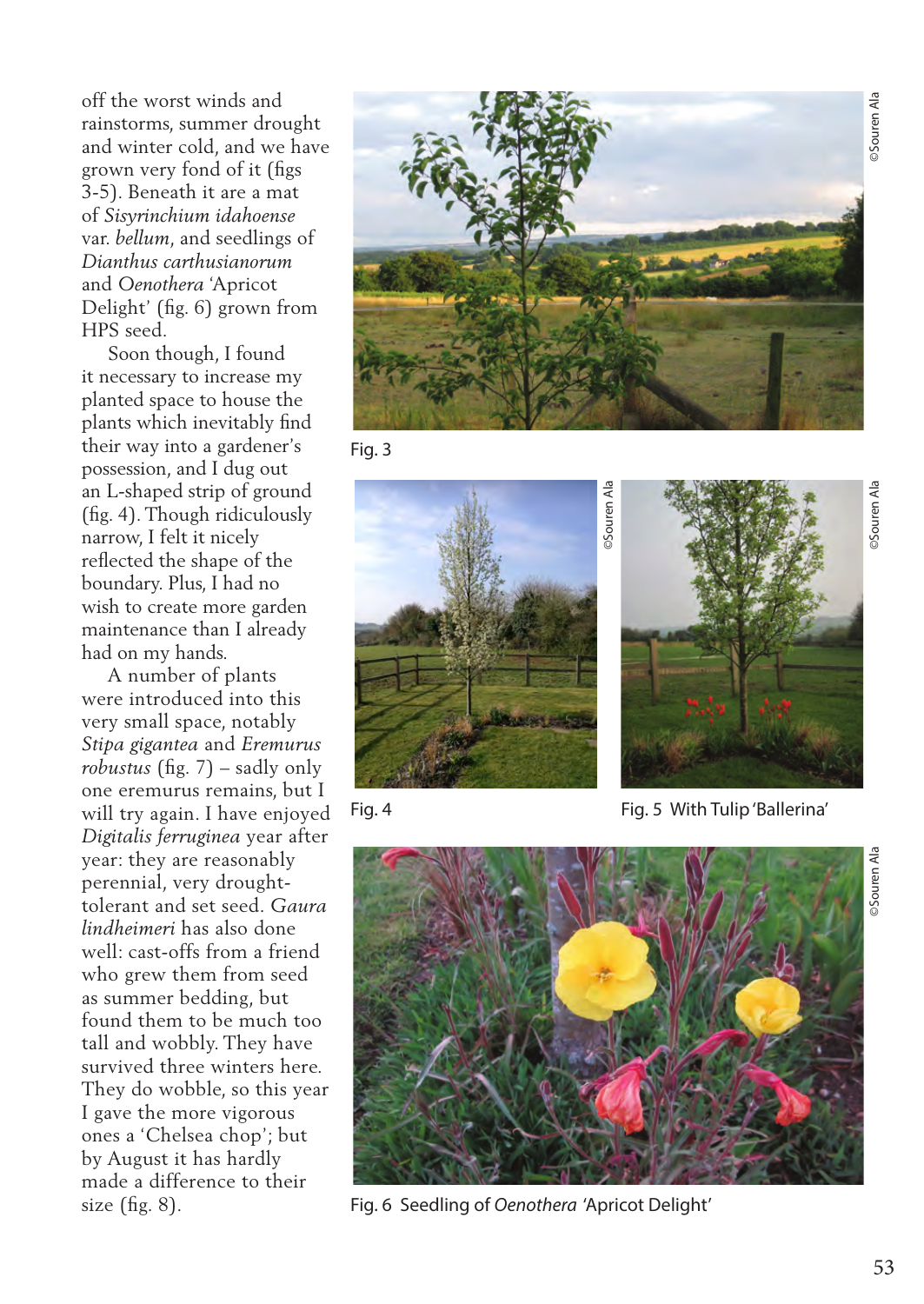In these beds I also tried out some asters. Exotic, tall *Symphyotrichum laeve*  'Calliope', which promises much with striking dark stems and leaves, and typical blue-mauve flowers; *S. lateriflorum* 'Lady in Black' and *S.* 'Prairie Purple'. The best-behaved is 'Lady in Black', maintaining its shape well (fig. 9), and displaying a myriad of small, white, reflexed flowers in autumn. In contrast, 'Calliope' is

completely untameable, sending out long stolons in unpredictable directions. Worse, without support its tall stems collapse in the most ungainly fashion (fig. 10). I thought I was on to a winner with *S.* 'Prairie Purple', but what started off as stately, self-supporting plants in the first year have subsequently dwindled almost to the point of disappearance. The opposite behaviour has been displayed





Fig. 7 *Stipa gigantea* and *Eremurus robustus*

by *Rudbeckia subtomentosa*  'Henry Eilers'; after a slow start it has clumped up very well this year.

 Predictably, my inventory of plants has outgrown the allocated space. The tree though continues to flourish, and the narrow beds get their brief ration of shade each morning and afternoon in turn as its shadow traverses the front garden, the whole thing acting as an organic sundial.

 Last winter I undertook improvements which have snowballed into a complete revamp of the front garden. I built a small patio at the centre, from which we can properly enjoy the view (fig. 11). Naturally, rather than a boring lawn, we will want to be cocooned in a glorious mix of tall perennials and grasses waving gently in the breeze, so I have removed the section of lawn between the narrow beds and the patio, and improved the soil with sharp sand, pea shingle and topsoil (fig. 12).



Fig. 8 *Gaura lindheimeri*



Fig. 9 *Symphyotrichum lateriflorum* 'Lady in Black' growing through digitalis and gaura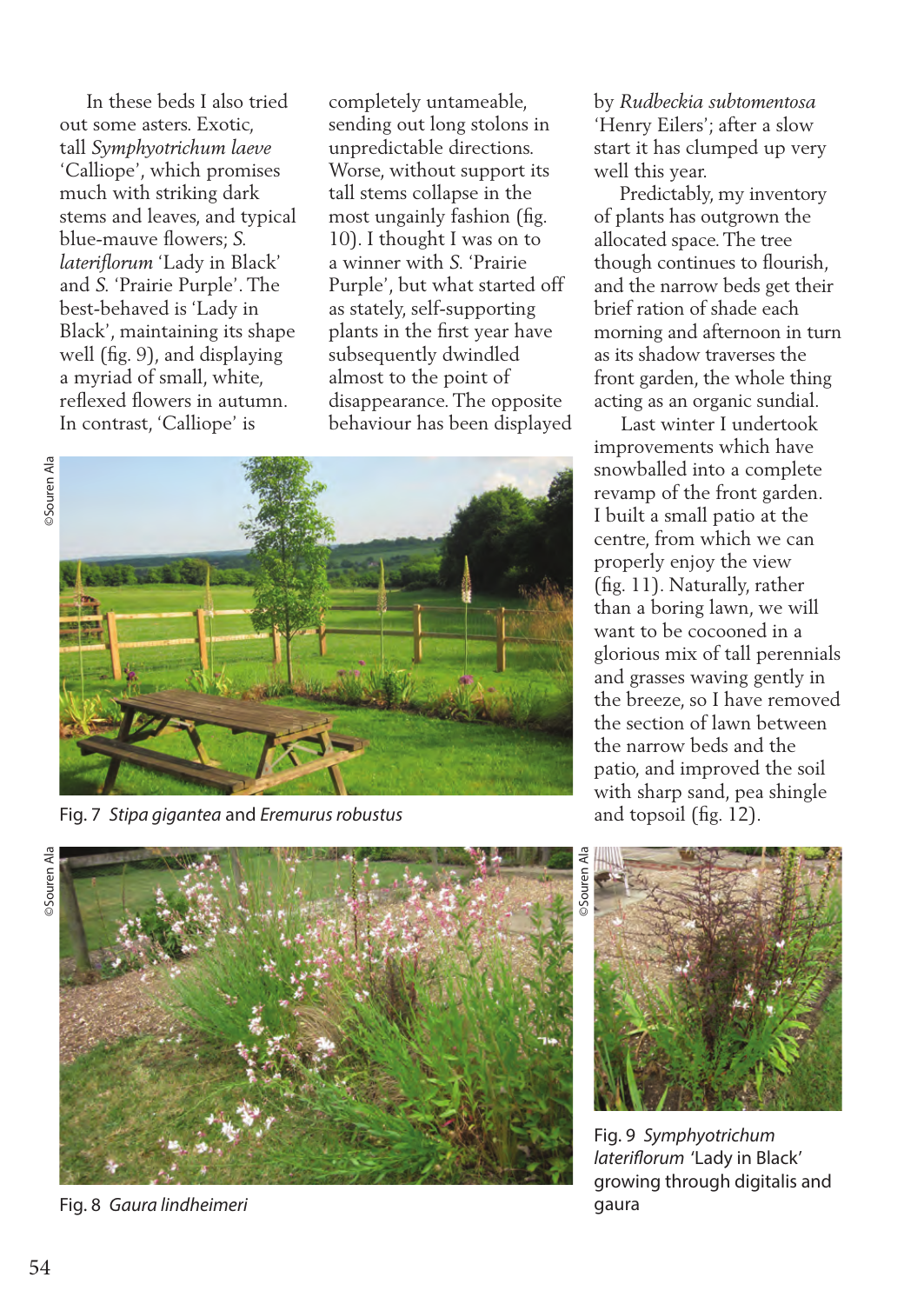A large number of plants in pots await favourable weather for planting out. Meanwhile, I am poring over bulb catalogues to supplement them.

 I have dug out my eucomis from the narrow beds and potted them up in preparation for re-planting in the new garden. Both *E. comos*a 'Sparkling Burgundy' and *E. pallidiflora* Baker subsp. *poleevansii* had proved fully hardy, but the former has never yet flowered for me, only making many offsets. Similarly, I've had no luck with *Fritillaria persica* 'Adiyaman' as, for several years now, only foliage has appeared. These bulbs too have been lifted and are currently baking in pots in a cold frame, ready to be re-planted in what I hope will be a warmer position.

 Other potted plants patiently waiting are mainly herbaceous, but there are one or two shrubs, including a small deutzia, and *Philadelphus maculatus* 'Mexican Jewel', which has looked decidedly unwell since its highly fragrant flowering in June.

 The steps down to the patio will be framed by two miscanthus which I have yet to buy (it must be *M. sinensis* 'Malepartus', though there are so many to choose from!).

 More by accident than design, I have found in my makeshift plant nursery that the flowers of *Thalictrum flavum* subsp. *glaucum* 'Ruth Lynden-Bell' and *Verbena bonariensis* make a pleasing colour combination so I will try them together. I want to



Fig. 10 *Symphyotrichum laeve* 'Calliope'



Fig. 11 New step and patio



Fig. 12 Garden improvements